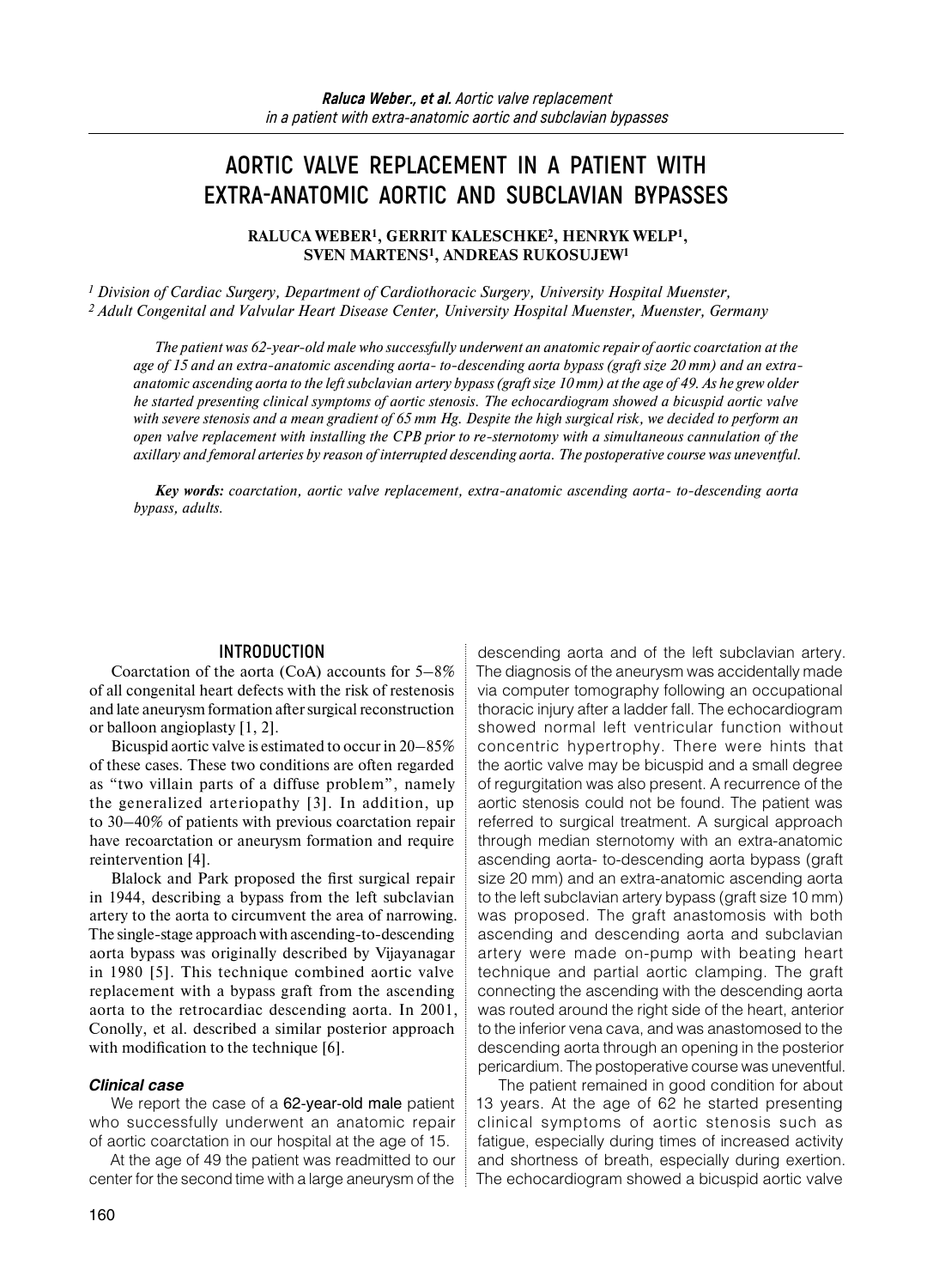with severe stenosis and a mean gradient of 65 mm Hg. Due to the previous operations there were some concerns that a conventional valve replacement via median sternotomy would involve high or prohibitive surgical risks, mainly extensive bleeding by graft injury and complex aortic cannulation and clamping. Therefore, a transapical transcatheter

aortic valve implantation (TAVI) was discussed. The patient underwent various procedures to determine the TAVIeligibility (computed tomography (CT), angiogram, and echocardiogram) and the results were presented and discussed in a multidisciplinary heart team. The assessment of the valve annulus showed a marginal large annulus size (29–30 mm mean, 28.5–30 mm area derived) which could lead to a relevant paravalvular regurgitation following after a TAVI procedure. Our patient presented no additional comorbidities, was young and physically fit and had a EuroScore <10%. Therefore, the transapical transcatheter aortic valve replacement was seen as a valid option but not as the surgical procedure of choice.

Despite the high surgical risk associated with a redo, we decided to perform an open valve replacement. The patient was heparinized and prepared for cardio-pulmonary bypass (CPB) using both the right axillary and right femoral arteries for arterial cannulation and the right femoral vein for venous cannulation prior to the median sternotomy (Fig. 1). We performed the redo sternotomy using an oscillating saw to limit the risk of tearing underlying structures. After an extensive cardio-pericardial adhesions liberation the two aortic grafts were exposed (Fig. 2). A left ventricular vent was placed. The ascending aorta was then cross clamped and incised between the two Dacron graft insertions. The severely dysplastic bicuspid aortic valve was excised and replaced with a mechanical valve in order to avoid recurrent reoperation (Fig. 3). The aortotomy was closed using a pericardial patch at the site of the non-coronary cusp of the aortic valve. The patient was weaned from CPB without any difficulties. The ventilation time after the surgery was eight hours and the ICU-stay 2 days. The postoperative course was mainly uneventful, a catheter

ablation of an atrial flutter needed to be performed. Prior to discharge on postoperative day 15 the ECG showed a sinus rhythm. The echocardiography confirmed a normal valve function with transprosthetic gradients within range for this type of prosthetic valve (mean gradient 9 mm Hg, max gradient 18 mm Hg). Furthermore, a computer tomographic angiography



Fig. 1. Extrathoracic connection of the ECC to the patient (A) and the clamping of the bypasses (B) schematically (1 = extra-anatomic aortic bypass; 2 = ascending aorta; 3 = subclavian bypass)



Fig. 2. Cardiac computed tomography (A) and intraoperative view (B) of the extraanatomic and subclavian bypasses (a = extra-anatomic aortic bypass; b = interrupted thoracic aorta; c = subclavian bypass)